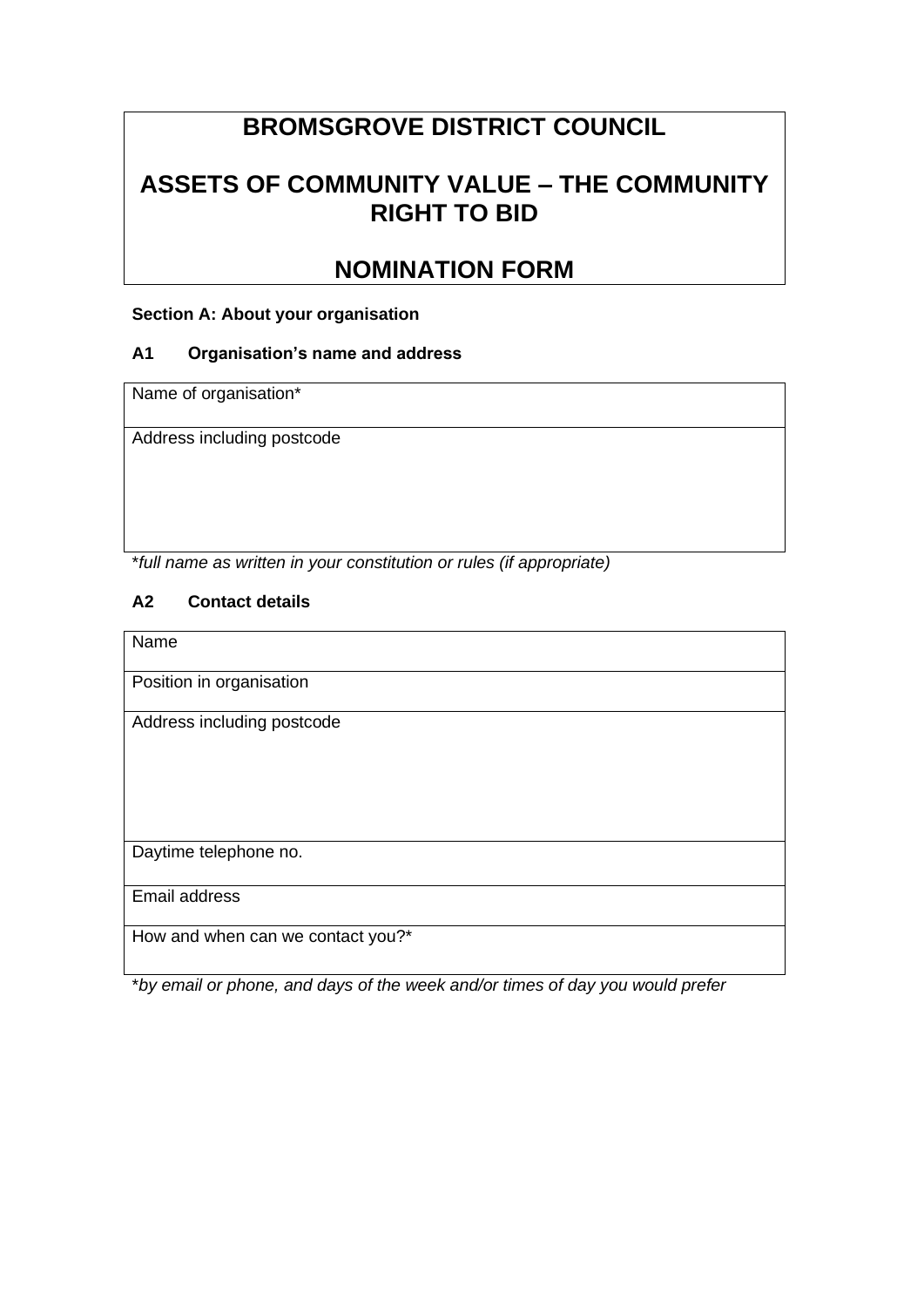## **A3 Type of organisation**

| <b>Description</b>               | Put a cross<br>against all those<br>that apply | <b>Registration number of</b><br>charity and/or company<br>(if applicable) |
|----------------------------------|------------------------------------------------|----------------------------------------------------------------------------|
| Neighbourhood forum              |                                                |                                                                            |
| Parish Council                   |                                                |                                                                            |
| Charity                          |                                                |                                                                            |
| Community interest company       |                                                |                                                                            |
| Unincorporated body              |                                                |                                                                            |
| Company limited by guarantee     |                                                |                                                                            |
| Industrial and provident society |                                                |                                                                            |

## **A4 Number of members registered to vote locally** (unincorporated bodies only)

In the case of an unincorporated body, at least 21 of its members must be registered to vote in the Bromsgrove District . If relevant, please confirm the number of such members. If they are registered to vote in the area of a neighbouring local authority, rather than in Bromsgrove , please confirm which area that is.

## **A5 Local connection**

Your organisation must have a local connection, which means that its activities are wholly or partly concerned with the administrative area of Bromsgrove District Council or a neighbouring local authority. In some cases this will be obvious, eg. a parish council in Bromsgrove, or an organisation whose activities are confined to the district. If your connection may not be obvious to us please explain what your organisation's local connection is.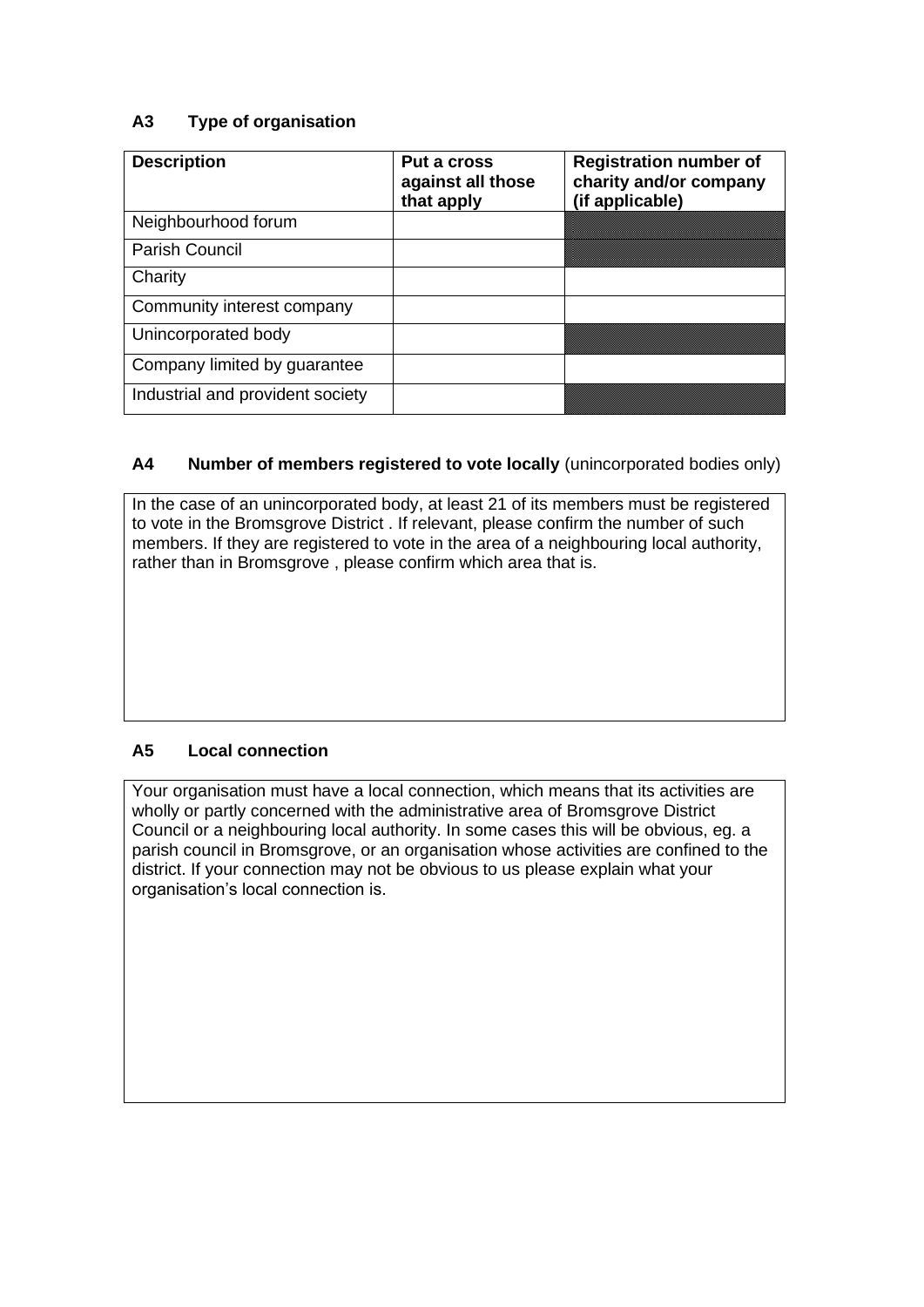## **A6 Distribution of surplus funds** (certain types of organisation only)

If your organisation is an unincorporated body, a company limited by guarantee, or an industrial and provident society, its rules must provide that surplus funds are not distributed to members, but are applied wholly or partly for the benefit of the local area (ie. within the administrative area of Bromsgrove or a neighbouring local authority). If relevant, please confirm that this is the case, and specifically which area this applies to.

## **A7 More about your organisation**

What are the main aims and activities of your organisation?

#### **A8 Your organisation's rules**

| Please send us a copy of the relevant type of<br>document for your organisation, and put a cross in<br>the next column to indicate which one this is |  |
|------------------------------------------------------------------------------------------------------------------------------------------------------|--|
| Memorandum and Articles of Association (for a<br>company)                                                                                            |  |
| Trust Deed (for a trust)                                                                                                                             |  |
| Constitution and/or rules (for other organisations)                                                                                                  |  |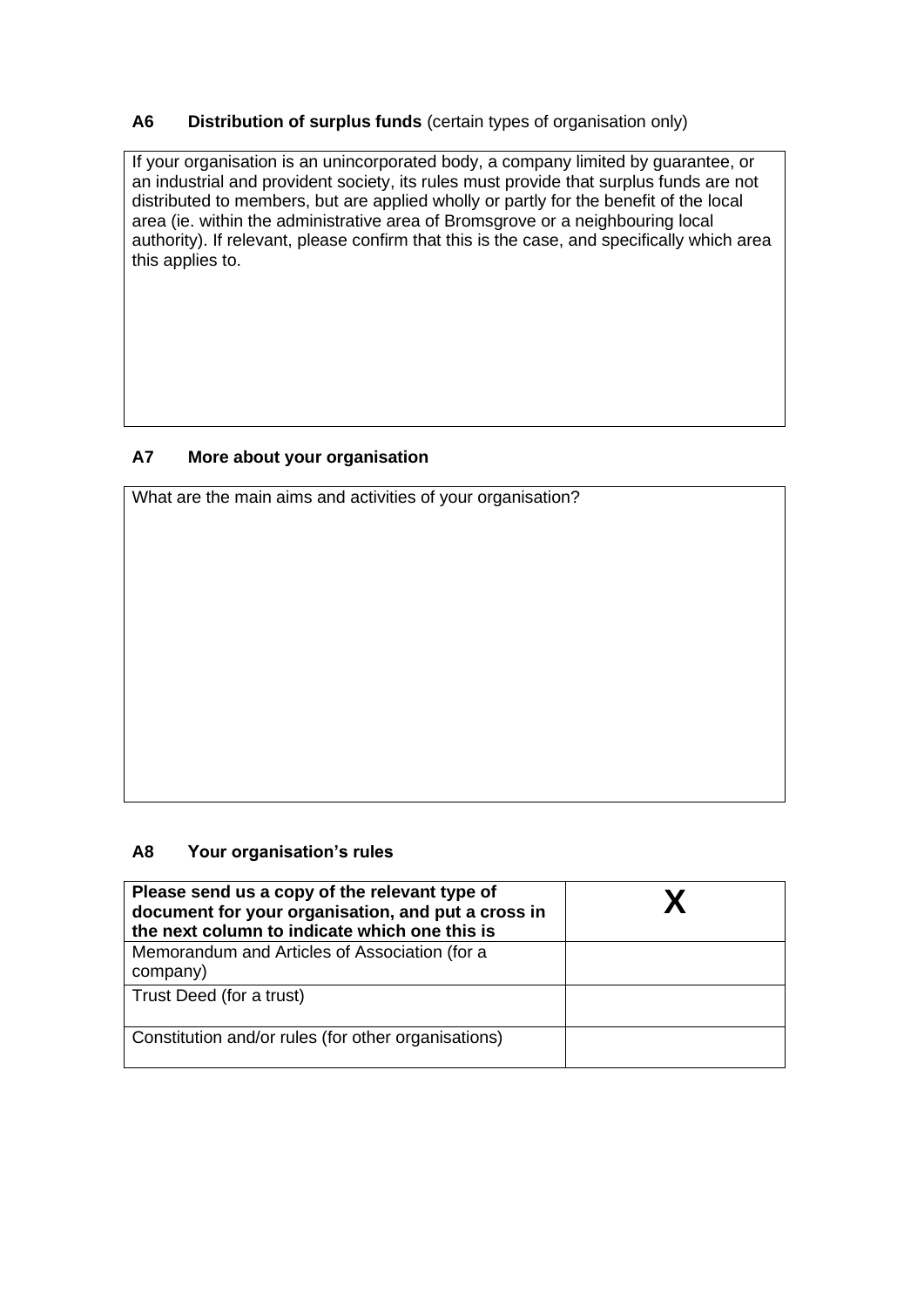## **Part B: About the land or building(s) you are nominating**

## **B1 Description and address**

What it is (eg. pub, local shop)

Name of premises (eg. Post office , Community Centre)

Address including postcode (if known)

## **B2 Sketch plan**

Please include (here or on a separate sheet) a sketch plan of the land. This should show:-

- The boundaries of the land that you are nominating
- The approximate size and position of any building $(s)$  on the land.
- Any roads bordering the site.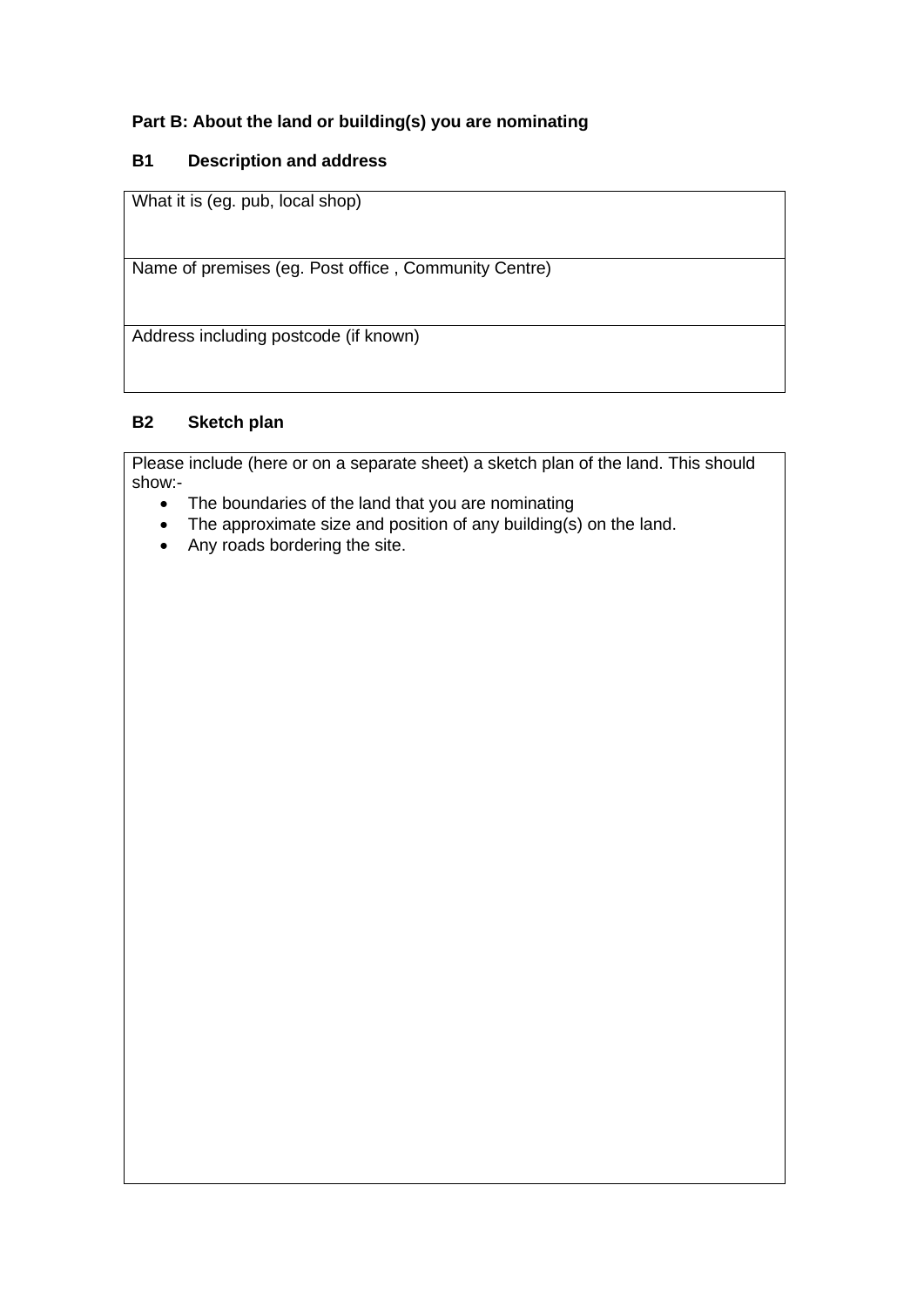## **B3 Owners and others with an interest in the building or land**

*You should supply the following information, if possible. If any information is not known to you, please say so.*

|                                                                                                                                                                           | Name(s) | Address(es) |
|---------------------------------------------------------------------------------------------------------------------------------------------------------------------------|---------|-------------|
| Names of all current<br>occupants of the land                                                                                                                             |         | Same as B1. |
| Names and current or<br>last known addresses<br>of all those owning the<br>freehold of the land (ie.<br>owner, head landlord,<br>head lessor)                             |         |             |
| Names and current or<br>last known addresses<br>of all those having a<br>leasehold interest in<br>the land (ie. tenant,<br>intermediate landlord,<br>intermediate lessor) |         |             |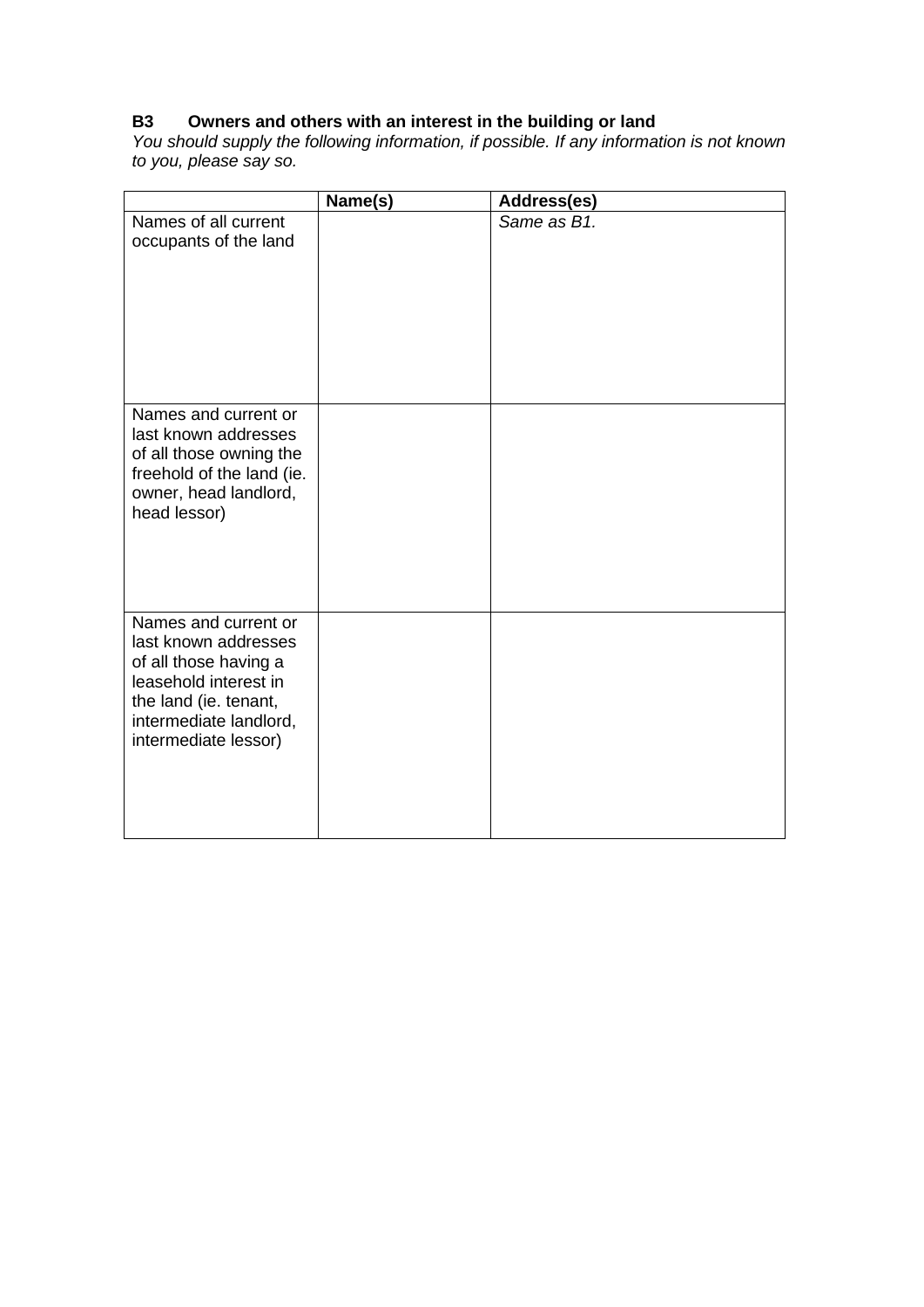#### **B4 Why you think the building or land is of community value**

*Note that the following are not able to be assets of community value:-*

- *A building wholly used as a residence, together with land "connected with" that residence. This means adjoining land in the same ownership. Land is treated as adjoining if it is separated only by a road, railway, river or canal.*
- *A caravan site.*
- *Operational land. This is generally land belonging to the former utilities and other statutory operators.*

Does it currently further the social wellbeing or social interests\* of the local community, or has it done so in the recent past? If so, how?

Could it in future further the social wellbeing or social interests\* of the local community? If so, how? (This could be different from its current or past use.)

*\*These could be cultural, recreational and/or sporting interests, so please say which one(s) apply.*